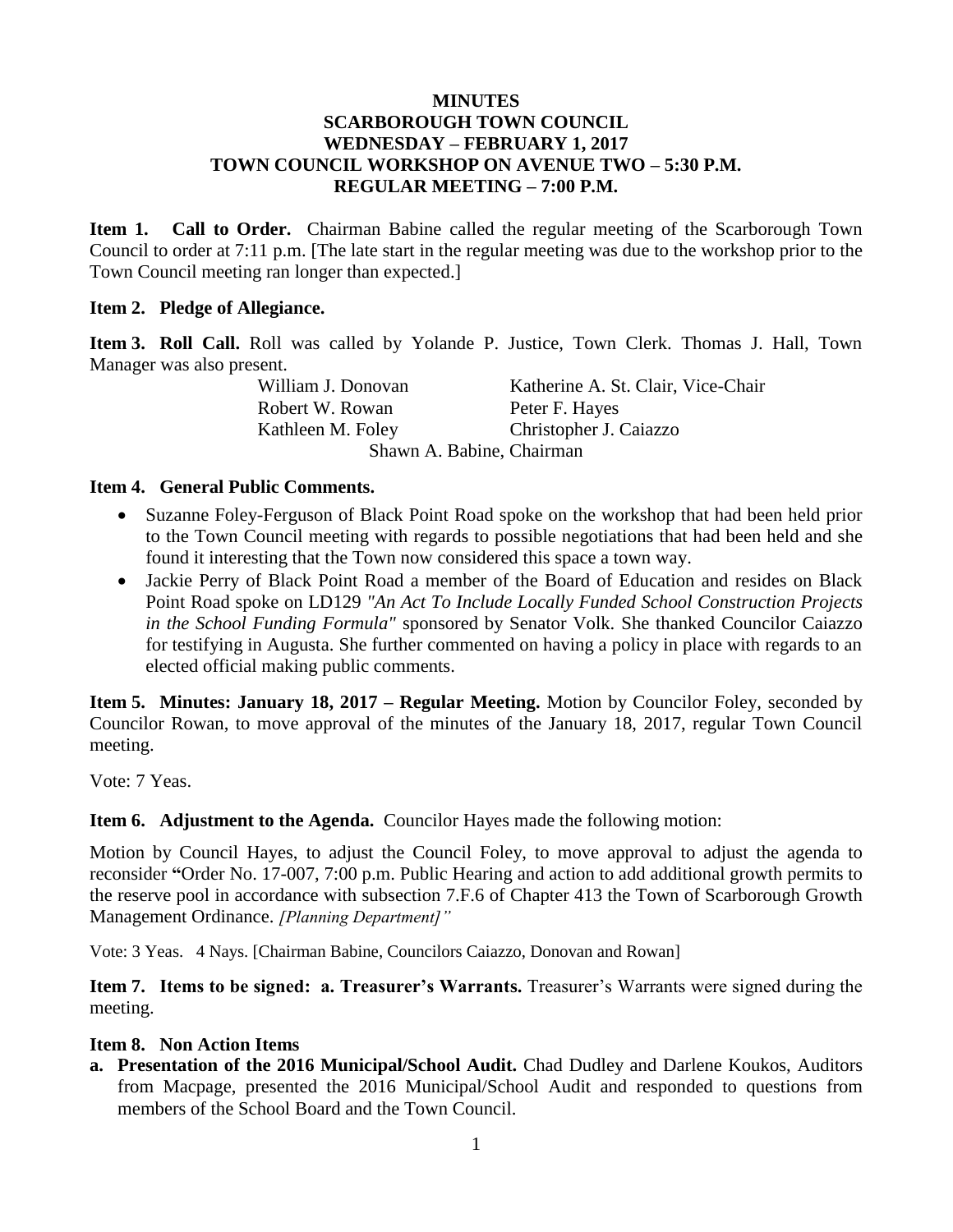**Order No. 17-011, 7:00 p.m. Public Hearing and action on the new request for a Massage Therapist License from Tammy Barrows, working at Synergy Studios, located at 306 US Route One, D-4.** *[Town Clerk]* Chairman Babine opened the public hearing. As there were no comments either for or against, the hearing was closed at 8:25 p.m.

Motion by Councilor Caiazzo, seconded by Councilor Rowan, to move approval of the new request for a Massage Therapist License from Tammy Barrows, working at Synergy Studios, located at 306 US Route One, D-4.

Vote: 7 Yeas.

**OLD BUSINESS:** None at this time.

# **NEW BUSINESS:**

**Order No. 17-012. Act on the request to set the Warrant and appoint the warden, set the hours for voter registration, and act on appointments of election/ballot clerks, pursuant to Chapter 200 – Article VIII. Nomination and Elections and authorize the Town Clerk to make any additional appointments as necessary – for the Special Municipal Election scheduled for Tuesday, February 28, 2017.** *[Town Clerk]* Motion by Councilor Rowan, seconded by Councilor Foley, to move approval on the request to set the Warrant and appoint the warden, set the hours for voter registration, and act on appointments of election/ballot clerks, pursuant to Chapter 200 – Article VIII. Nomination and Elections and authorize the Town Clerk to make any additional appointments as necessary – for the Special Municipal Election scheduled for Tuesday, February 28, 2017, as follows:

- Poll Workers: Joyce Alden, Tracy Cole, Barbara Fagnant, Shirley Jackson and Lorraine LaChapelle
- Warden: Yolande P. Justice

# WARRANT FOR **Special Municipal Election** *TOWN OF SCARBOROUGH, MAINE*

TUESDAY, FEBRUARY 28, 2017 DAY AND DATE OF ELECTION

County of Cumberland, ss State of Maine

To: Robert A. Moulton, the Police Chief of Scarborough:

You are hereby required in the name of the State of Maine to notify the voters of the Town of Scarborough of the Special Municipal Election, as described in this warrant.

To the Voters of the Town of Scarborough:

You are hereby notified that an election for the purpose of a Special Municipal Election will be held on Tuesday, February 28, 2017, at the Scarborough Municipal Building, located at 259 US Route One: ֪ׅ֚֞֬֝֬֝֬֝֬֝֬֝֬֝֬֝֬֝֬֝֬֝֬֝֬֝֬֝֬֝֬֝

> FOR BOARD OF EDUCATION MEMBER 1 Year Term to o fill a vacancy created by the resignation of Kathryn Miles, with a term to expire in 2018.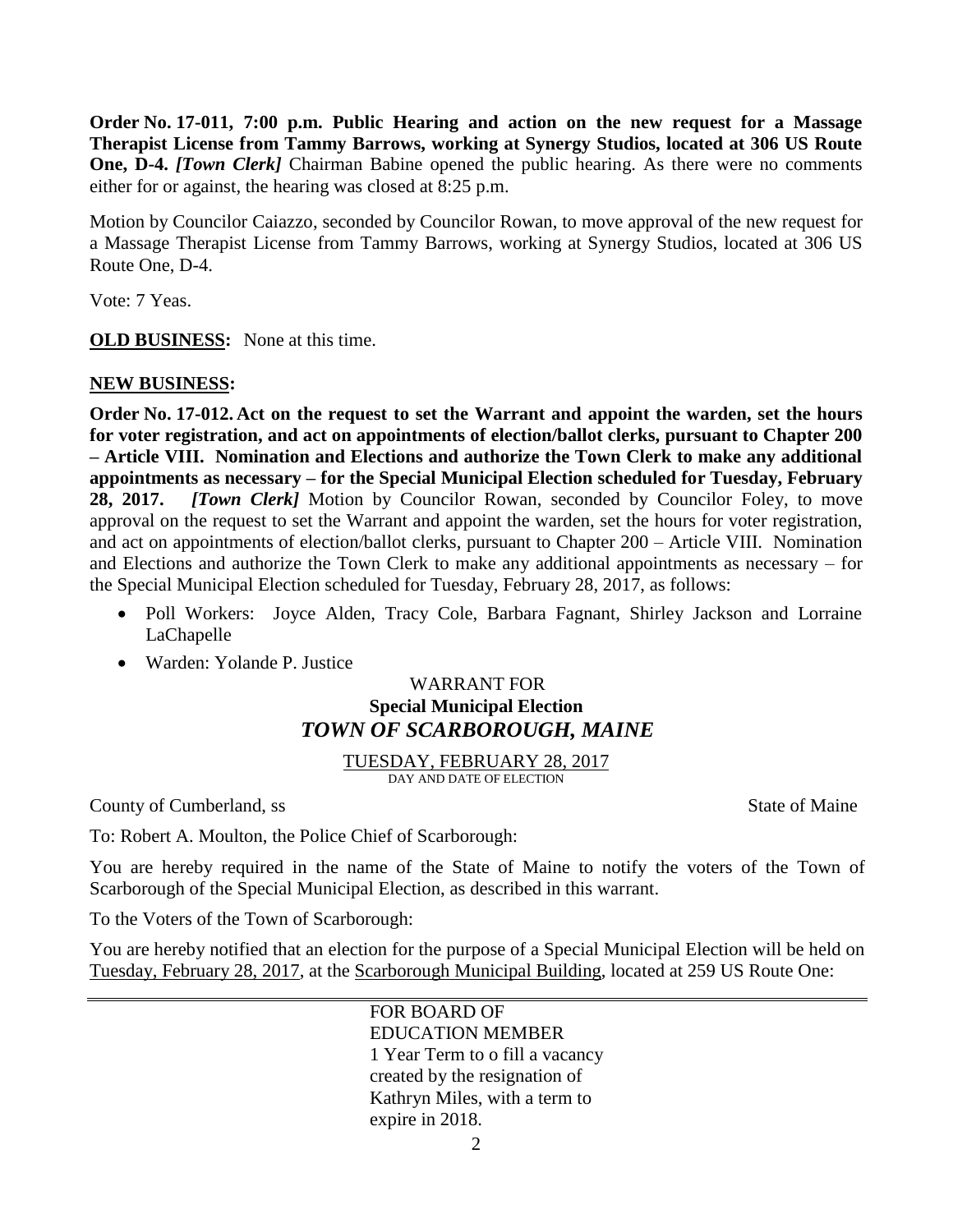### Vote for One

# Starr, Mary B.

**========================================================================**

The polls shall open at 7:00 A.M. and close at 8:00 P.M.

Absentee Ballots shall be processed on Tuesday, February 28, 2017, beginning at 8:00 a.m.

The Registrar of Voters will hold office hours during regular business hours of the Town Hall and during the hour that the Polls are open to correct any error or change a name or address on the voting list; to accept the registration of any person eligible to vote and to accept new enrollments.

A person who is not registered as a voter in the Town of Scarborough may not vote in any Scarborough election.

Vote: 7 Yeas.

# **Item 9. Standing and Special Committee Reports and Liaison Reports.**

- Councilor Donovan gave an update on the Planning Board and the Pest Management Committee.
- Councilor Caiazzo gave an update on the Appointments Committee; the Long Range Planning Committee; the Transportation Committee and PACTS – Comprehensive Transportation System.
- Councilor Rowan mentioned the article in newspaper regarding the 55+ Program hosting a Valentine's Day Dinner and Dance.
- Councilor Hayes gave an update on the Finance Committee and the Public Safety Committee.
- Councilor Foley gave update on the Conservation Commission; the Eastern Trial Alliance and the Rules and Policies Committee.
- Chairman Babine gave an update on the Library Board of Trustees.

# **Item 10. Town Manager Report.** Thomas J. Hall, Town Manager, gave the following updates:

- Currently in the process of hiring two department heads [the Community Services Director and the Assessor. He noted that the Assessor is appointed by the Town Council and he would be gathering information to pass on to the Council for review.
- The Fuel Rally would be this Saturday, February  $4<sup>th</sup>$  from 10:00 a.m. to Noon at the Oak Hill Public Safety Building on Route One.
- He noted the passing of Jim Crowley who had worked for the Town for 50 years. Jim lived for his work and his community. He will be greatly missed.

# **Item 11. Council Member Comments.**

- Councilor Caiazzo also commented on the Fuel Rally, adding the goal is to reach \$15,000. He added that clynk bags were available in the Town Clerk's Office.
- Councilor St. Clair stated the Governor King Lodge will be doing its Third Bikes for Books Campaign with the Wentworth School in Scarborough. Last year the students read thousands of books and Lodge awarded a number of bicycles (with helmets) as a reward for their reading achievements.
- Councilor Foley thanked the Chair for hold the Goals Workshop, it was nice to have a review of last years Goals and looks forward to the next meeting. She offered clarity on a comment